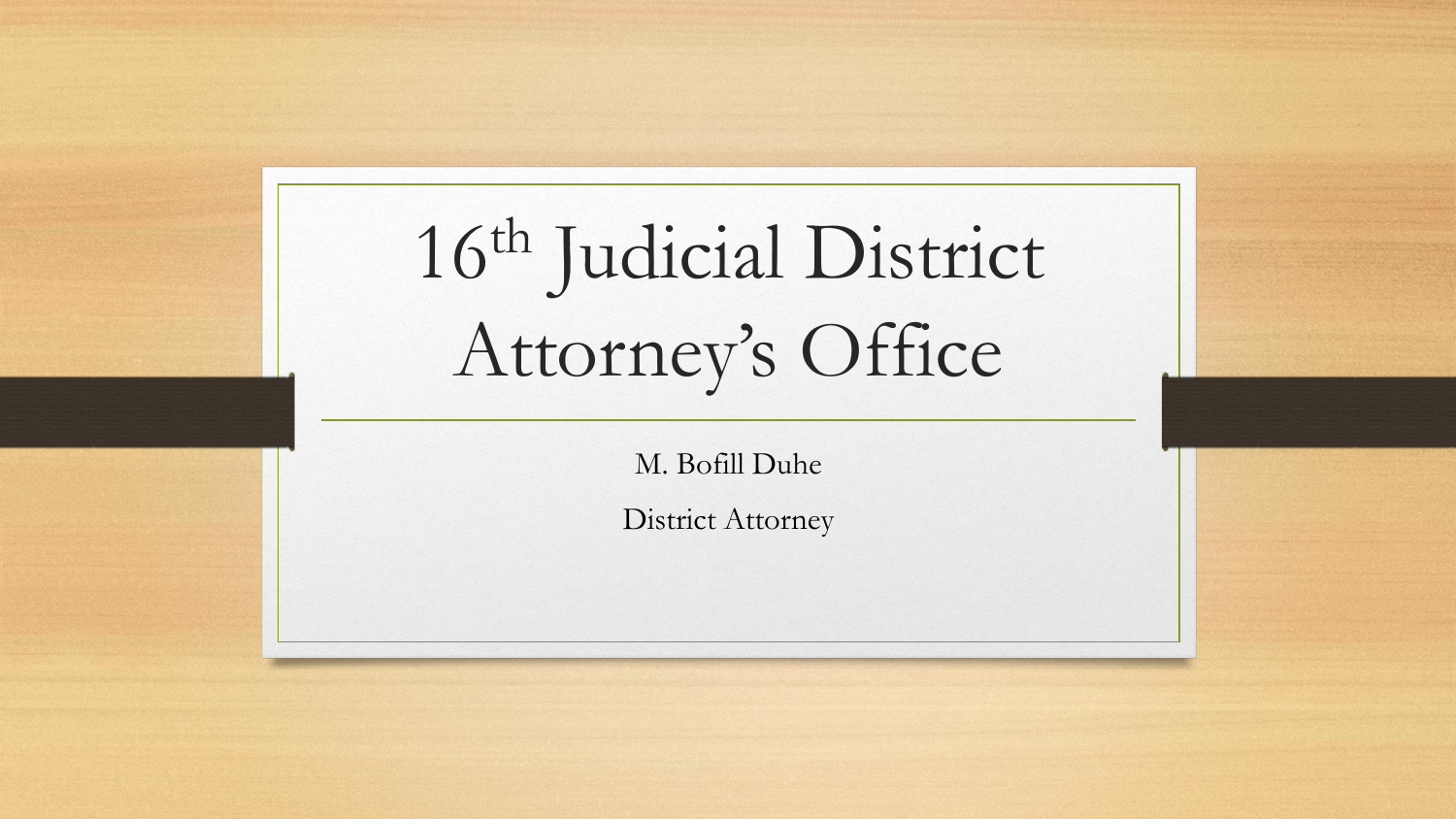#### **FELONY & MISDEMEANOR CASES 2016**

- FELONY CASES REFERRED FOR SCREENING: 2501
- FELONY CASES CHARGED: 1812
- FELONY CASES DISPOSED: 2537 (includes carryover)

- MISDEMEANOR CASES REFERRED FOR SCREENING: 4114
- MISDEMEANOR CASES CHARGED: 3550 (includes carryover)

• MISDEMEANOR CASES DISPOSED 4558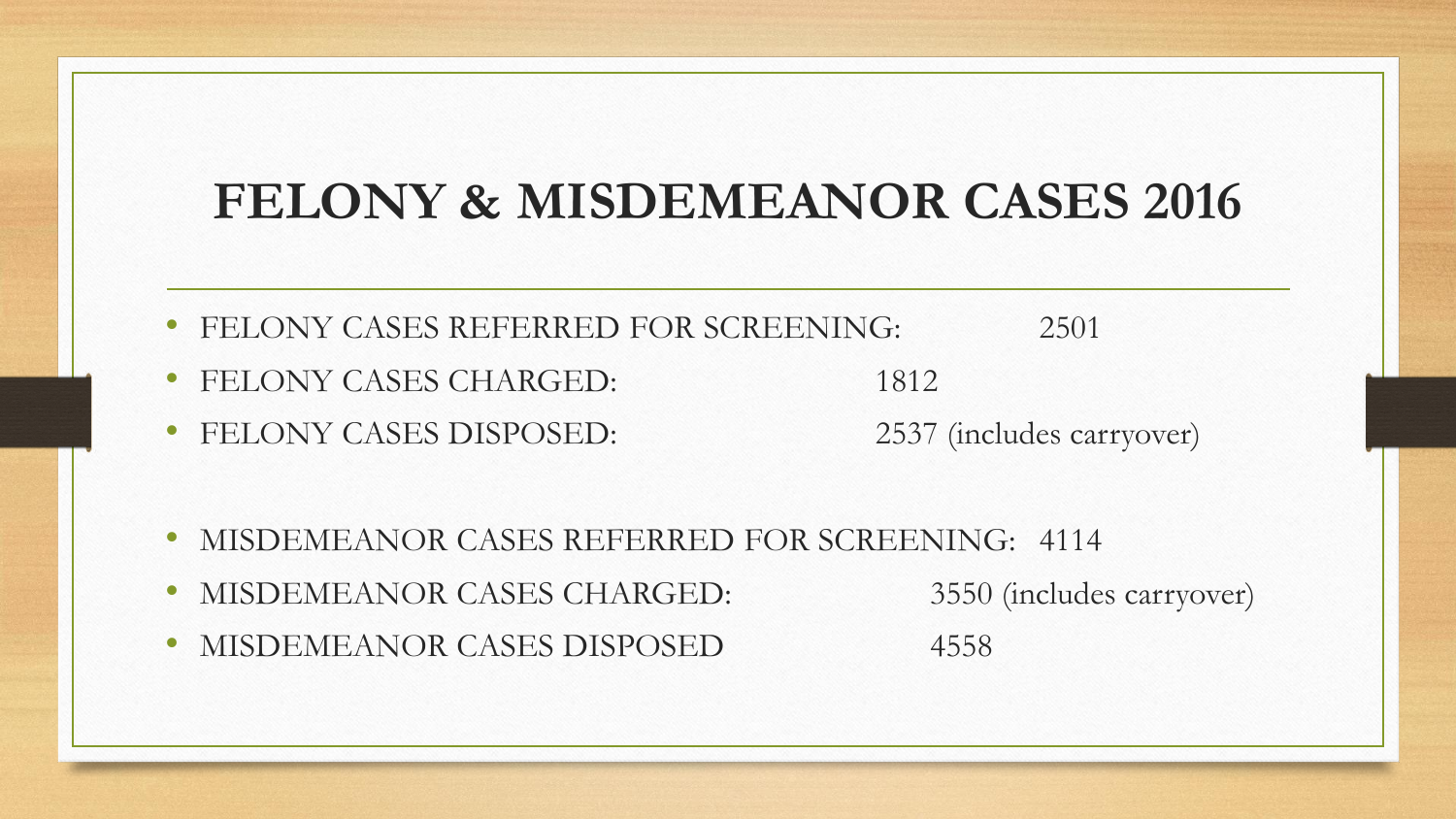## **CHILD SUPPORT ENFORCEMENT DIVISION**

- COLLECTIONS FOR 2016 \$22,046,630.79
- COLLECTIONS FOR 2009 2016 \$180,842,710.85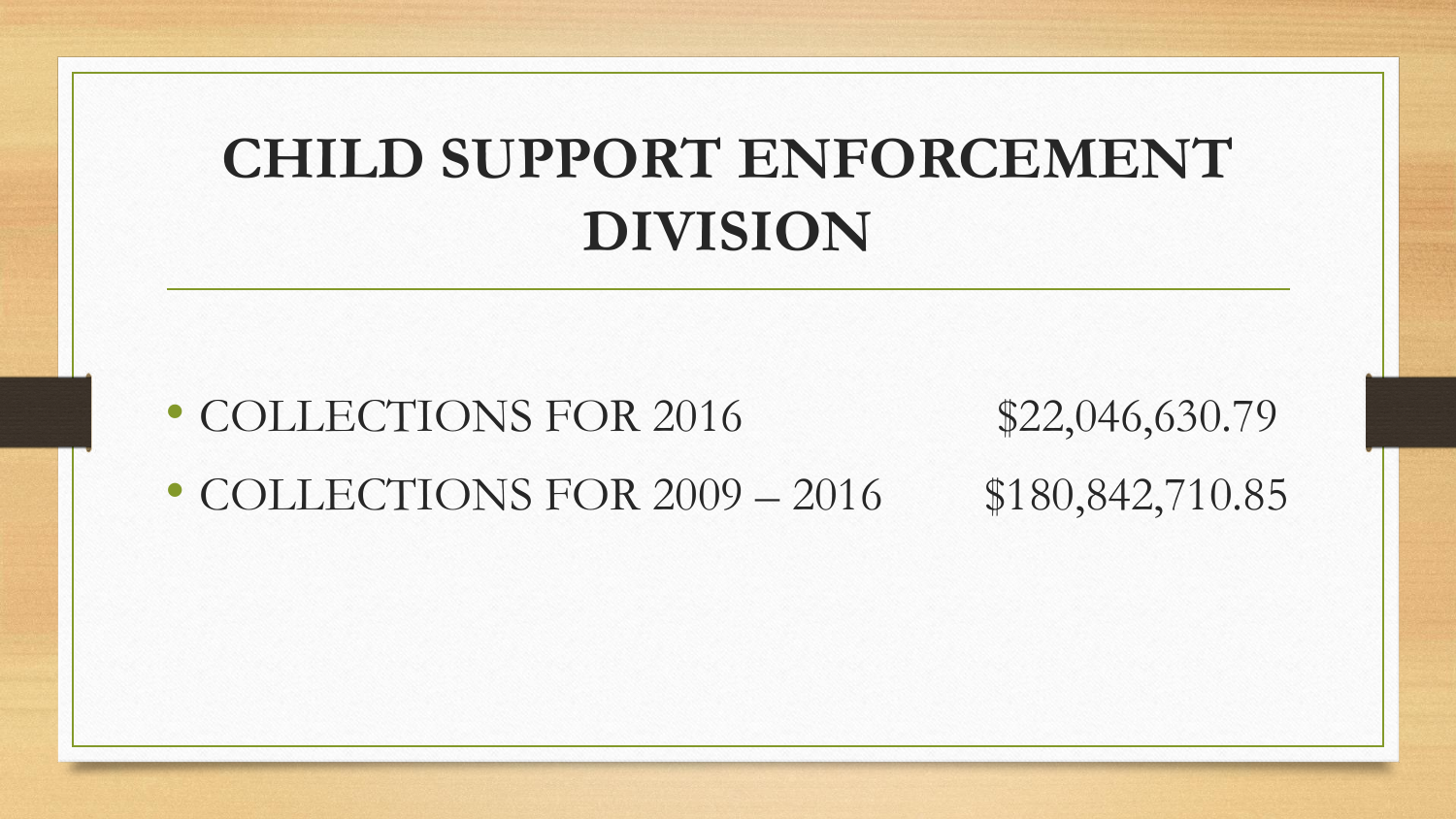## **DRUG COURT 2016**

## •CASES HANDLED 3,296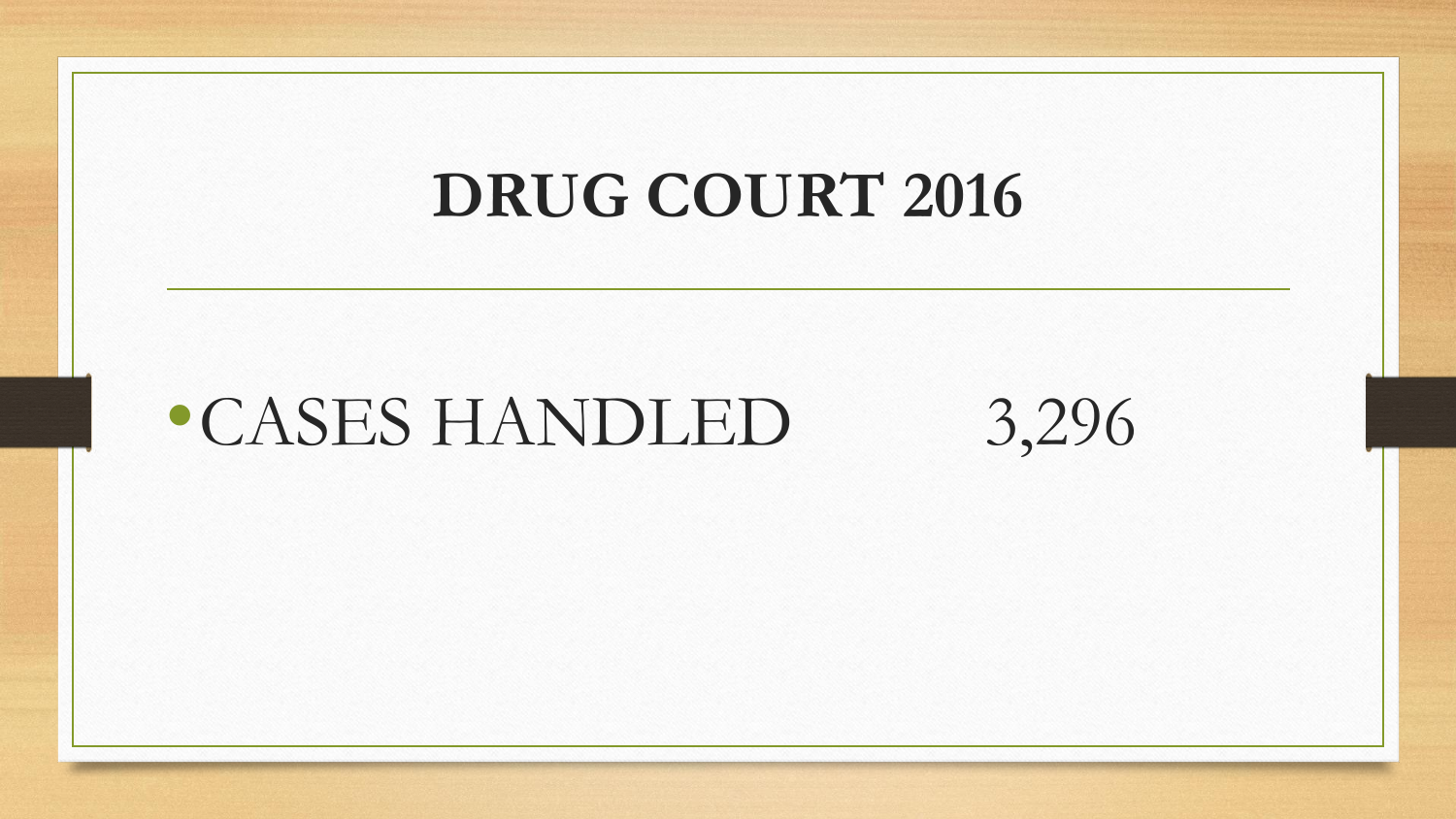## **PROBATION SERVICES - 2016**

#### • PROBATION DEPARTMENT CASES 13,733

- Community service 24,726 hours
- Restitution collected \$196,644.82

#### • PRETRIAL DIVERSION CASES 7,499

- Community service 22,041 hours
- Restitution collected \$91,394.65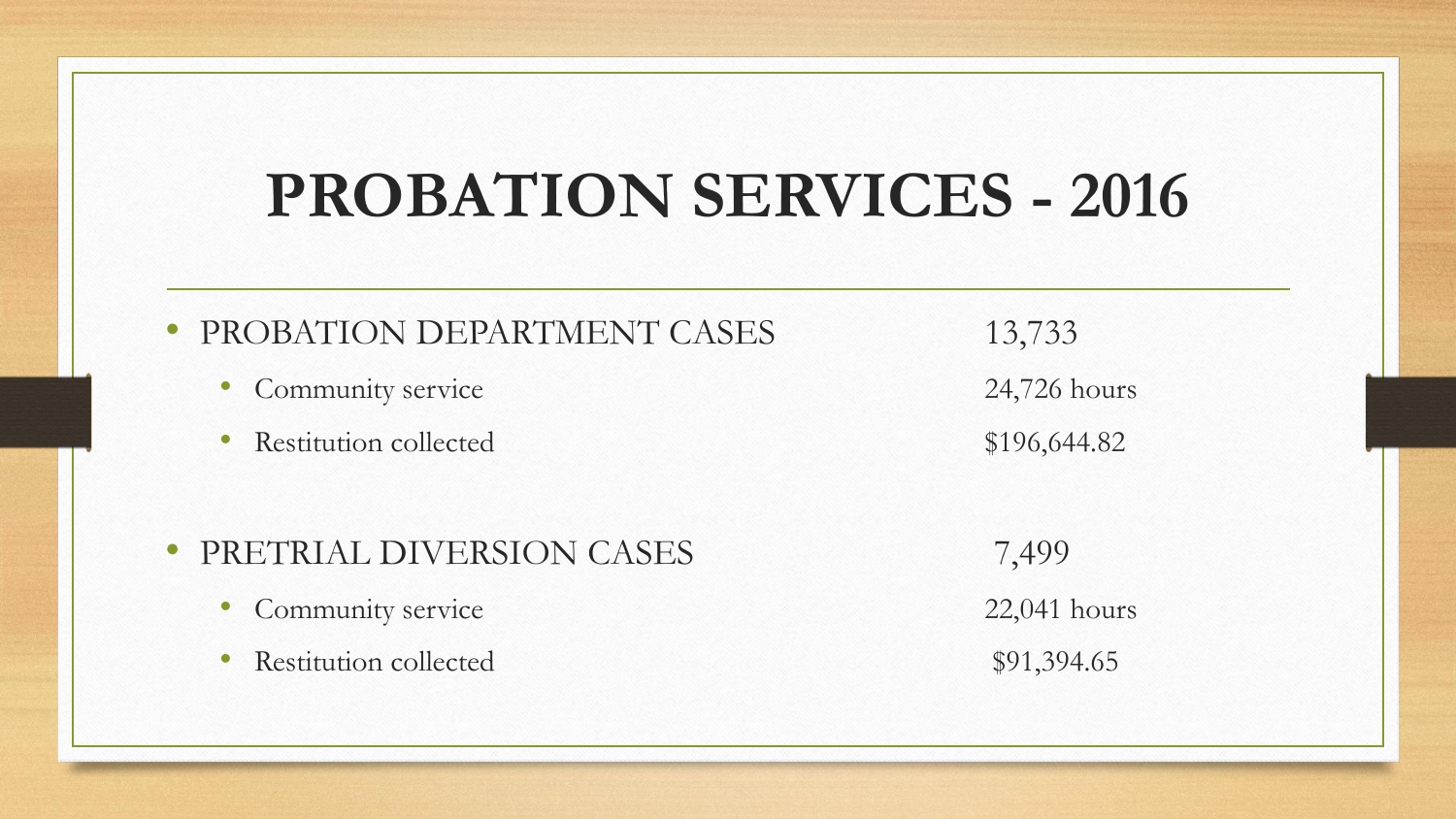## **FAMILY SERVICES DIVISION 2016 – 2017 SCHOOL YEAR**

- 279 YOUTHS PARTICIPATING TO DATE in Diversion Programs
	- Descriptions: Complaints received by case managers from school on legitimate FINS (Family in Need of Services) cases requiring Family Service Division involvement.

#### • 154 SERVICE PLANS TO DATE

- Descriptions: Number of conferences held where Service Plans were developed. Goals were set with parents and children to establish new behaviors needed to resolve behavioral and truancy problems, including referrals to services.
- 6,164 MENTORING CONTACTS TO DATE
	- Description: Contacts by Case Managers with parents, children, teachers, school Administrators, service providers, community resources and judiciary to ensure that service plans are being completed.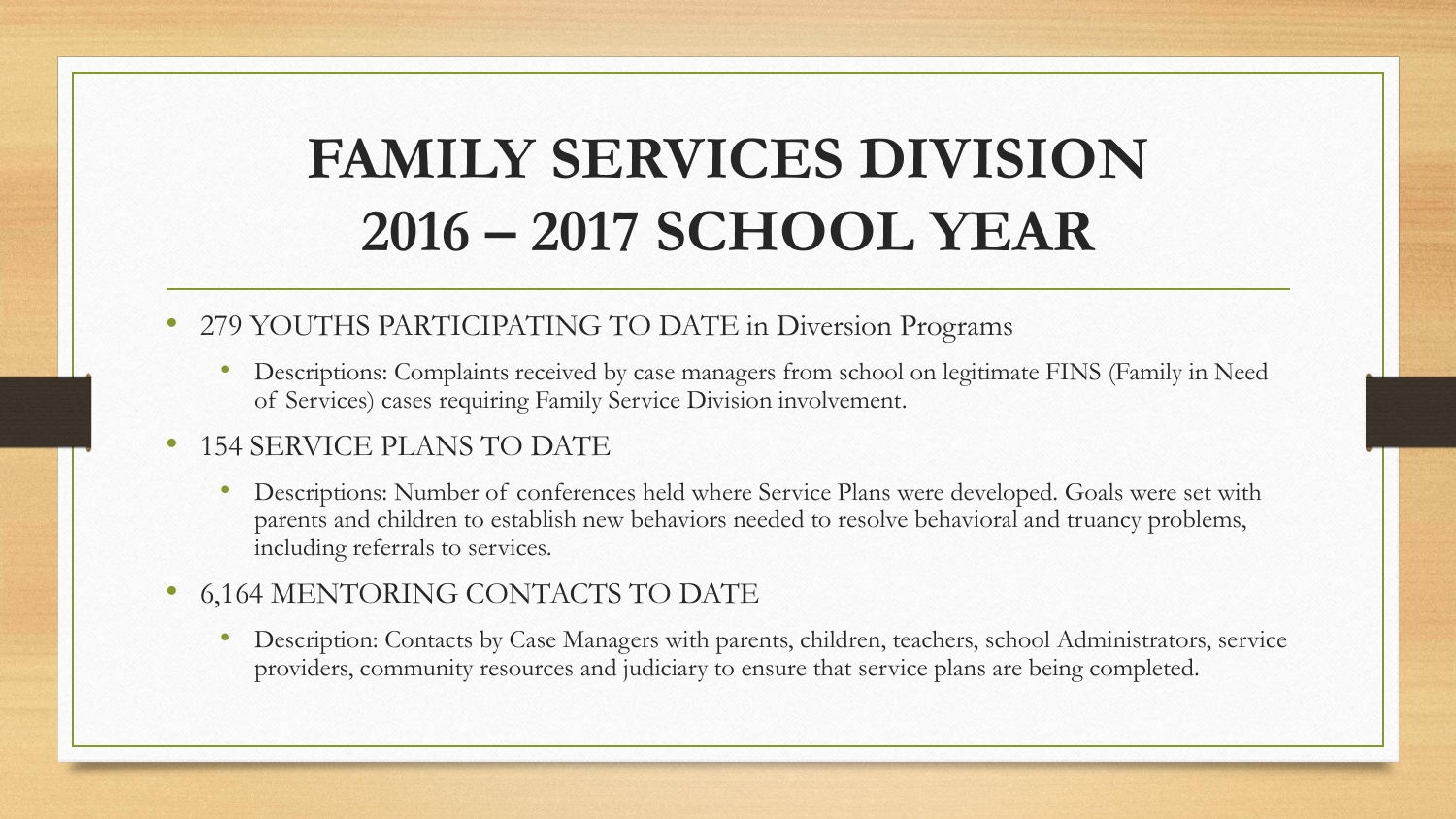## **ELDERLY CRIMES VICTIMS ASSISTANCE ("ECVA") PROGRAM 2016**

- DESCRIPTION:
	- Provide services to elderly victims of crime in 7 parishes (Iberia, St. Martin, St. Mary, Caddo, Calcasieu, Caddo, Ouachita and Baton Rouge PD)
	- Total Victims Served: 2,594
	- Total Services Provided: 8,500+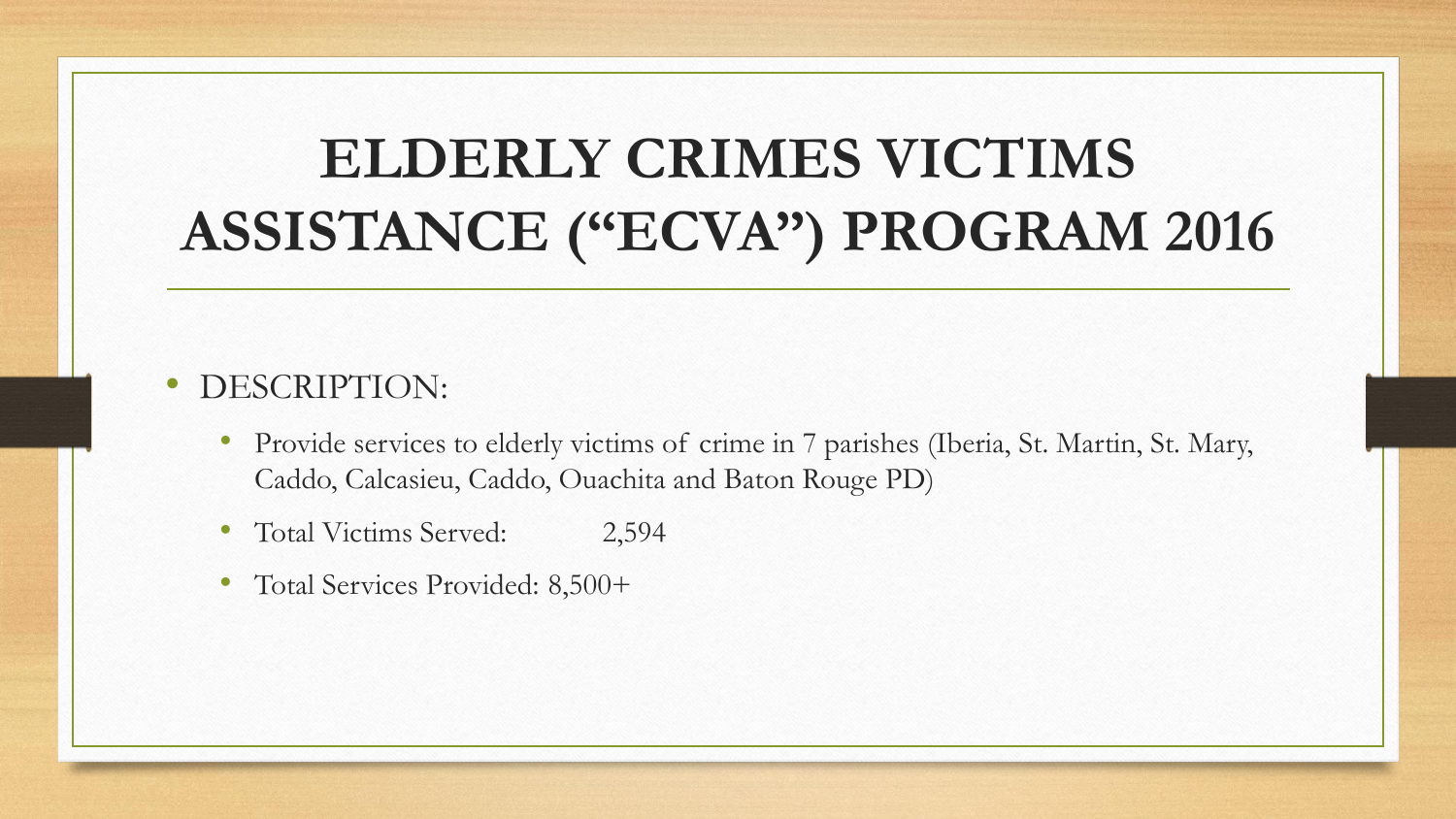

"JRTF"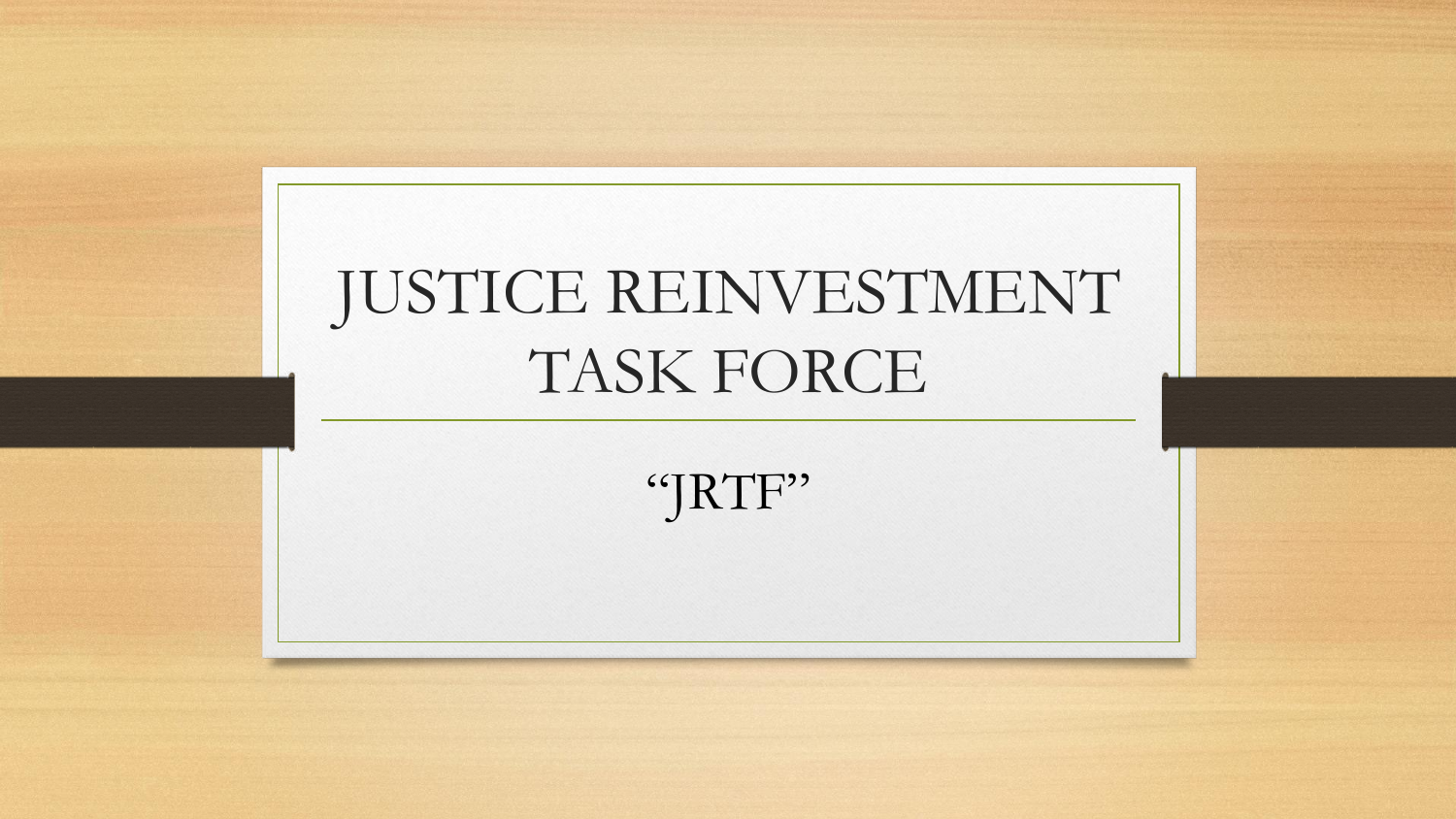## CHARGE OF THE JRTF

- The JRTF is a high-level, inter-branch, and bipartisan group charged with analyzing the drivers of the Louisiana prison population: assessing state sentencing and corrections policy, consulting criminal justice stakeholders; and forging consensus on a comprehensive package of reforms that will accomplish the following three goals as asset out in HCR 82:
	- Reduce correctional populations and associated criminal justice spending by focusing prison space on serious and violent criminals.
	- Hold offenders accountable more efficiently by implementing or expanding research-based supervision and sentencing practices.
	- Reinvest savings into strategies shown to decrease recidivism, including improved reentry outcomes.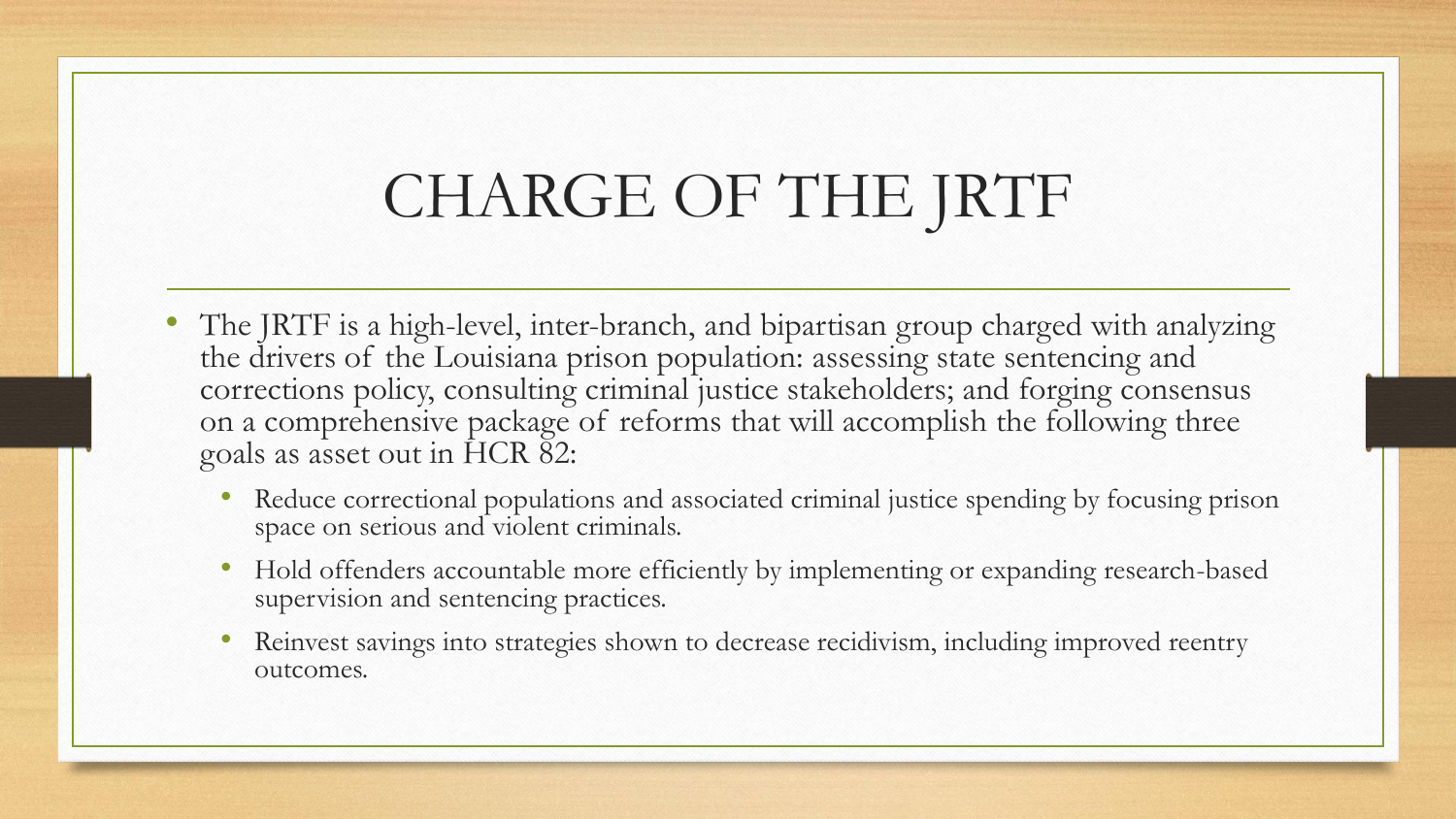#### Highest Imprisonment Rate, Nearly Double the **National Average**

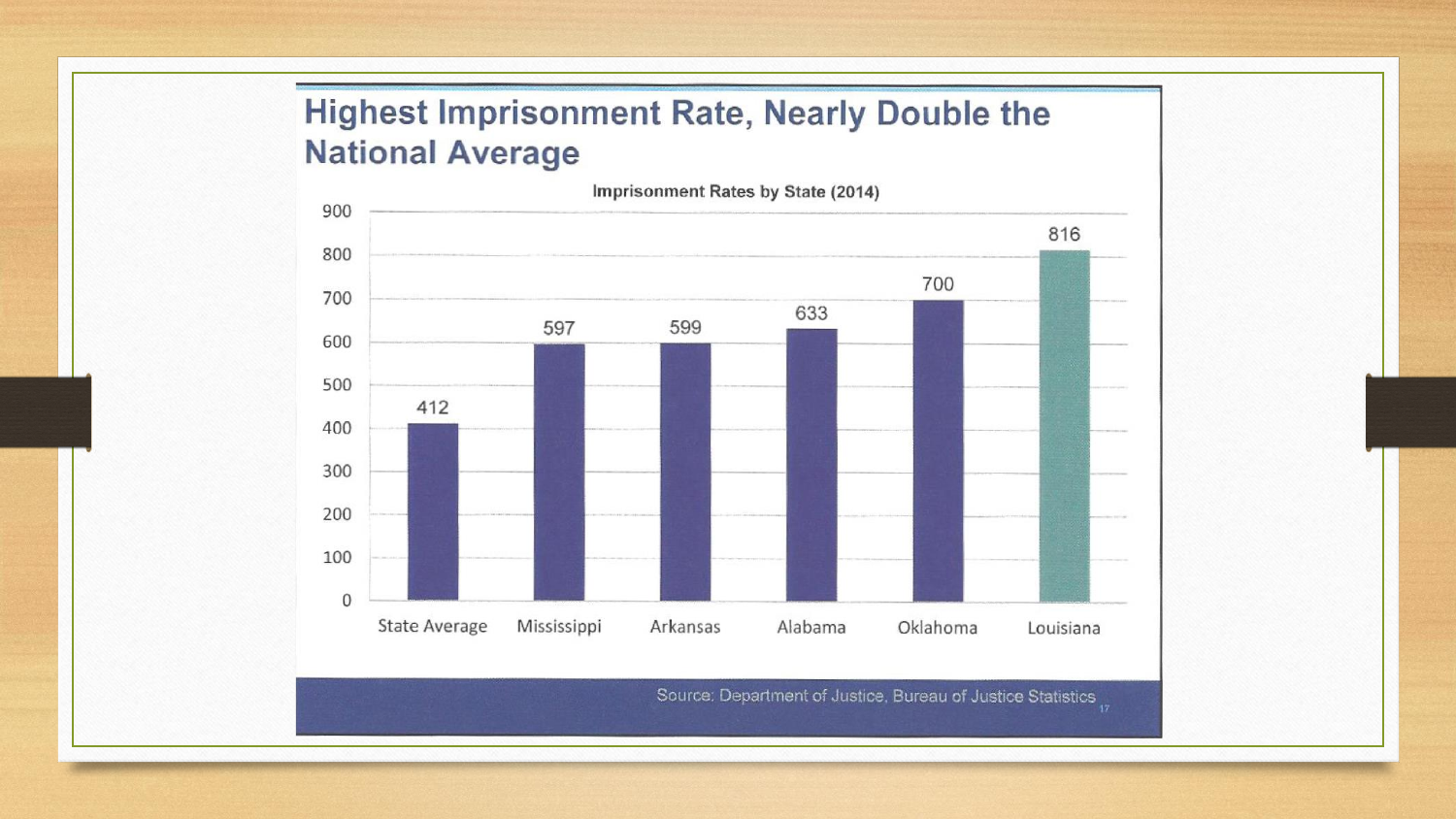#### **Justice Reinvestment Work Plan**

- 1. System Overview
	- $\triangleright$  Examine how the current system is operating; how the state uses best practices in sentencing and corrections.
- 2. Prison Drivers
	- $\triangleright$  Examine what's driving the size of the state's prison population; how the prison and supervision populations have changed over last decade.
- 3. Lessons from Other States
	- > Study successful policies that have been implemented in other states; what the research shows works to reduce crime and incarceration.
- 4. Policy Development
	- $\triangleright$  Evaluate potential policies; reach out to interested stakeholders.
- 5. Final Findings and Recommendations
	- $\triangleright$  Finalize recommendations and task legislature with codifying them into law.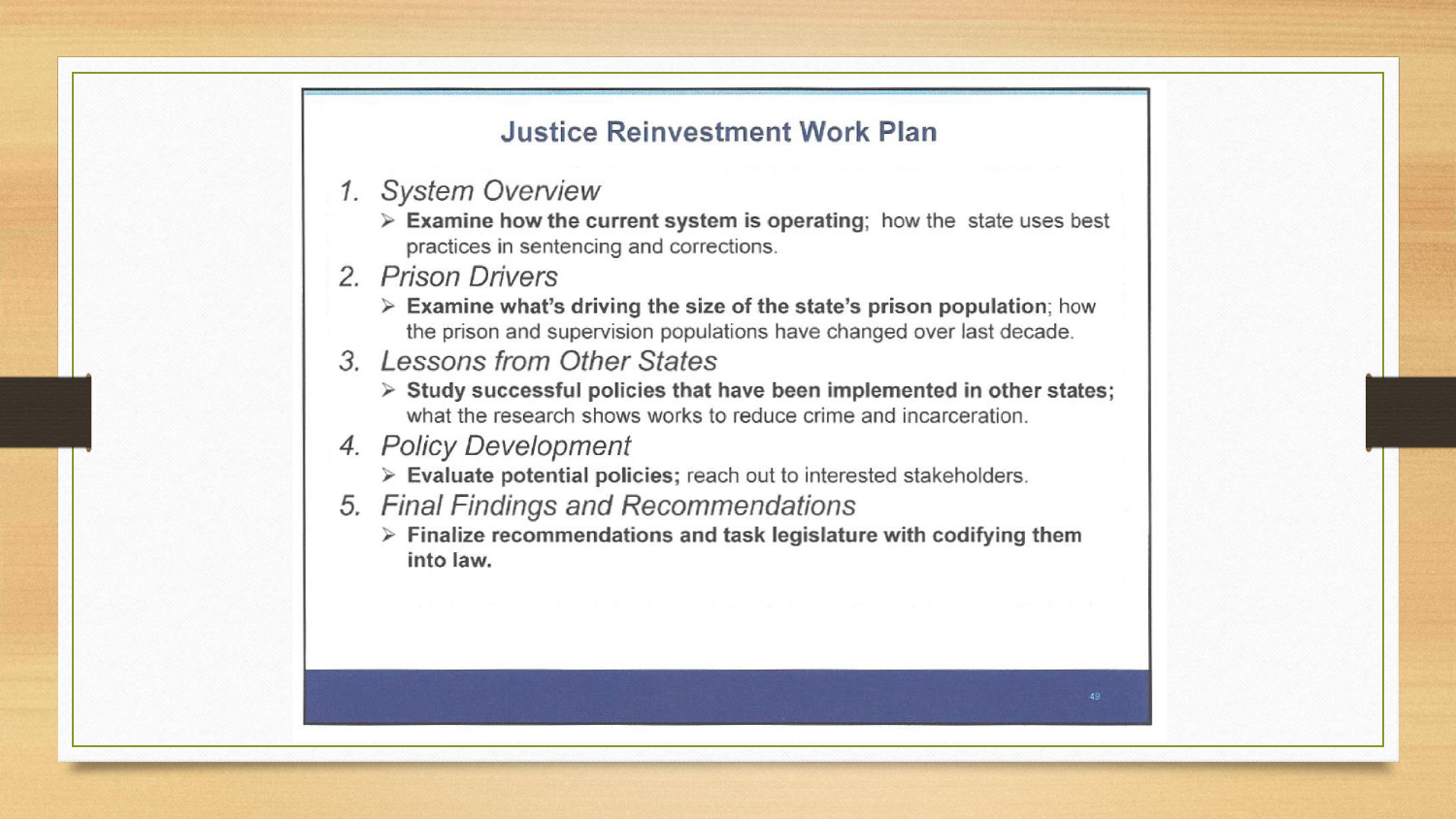#### Prison Admissions Up 8% Overall in Last Decade, **Declining Since 2012**

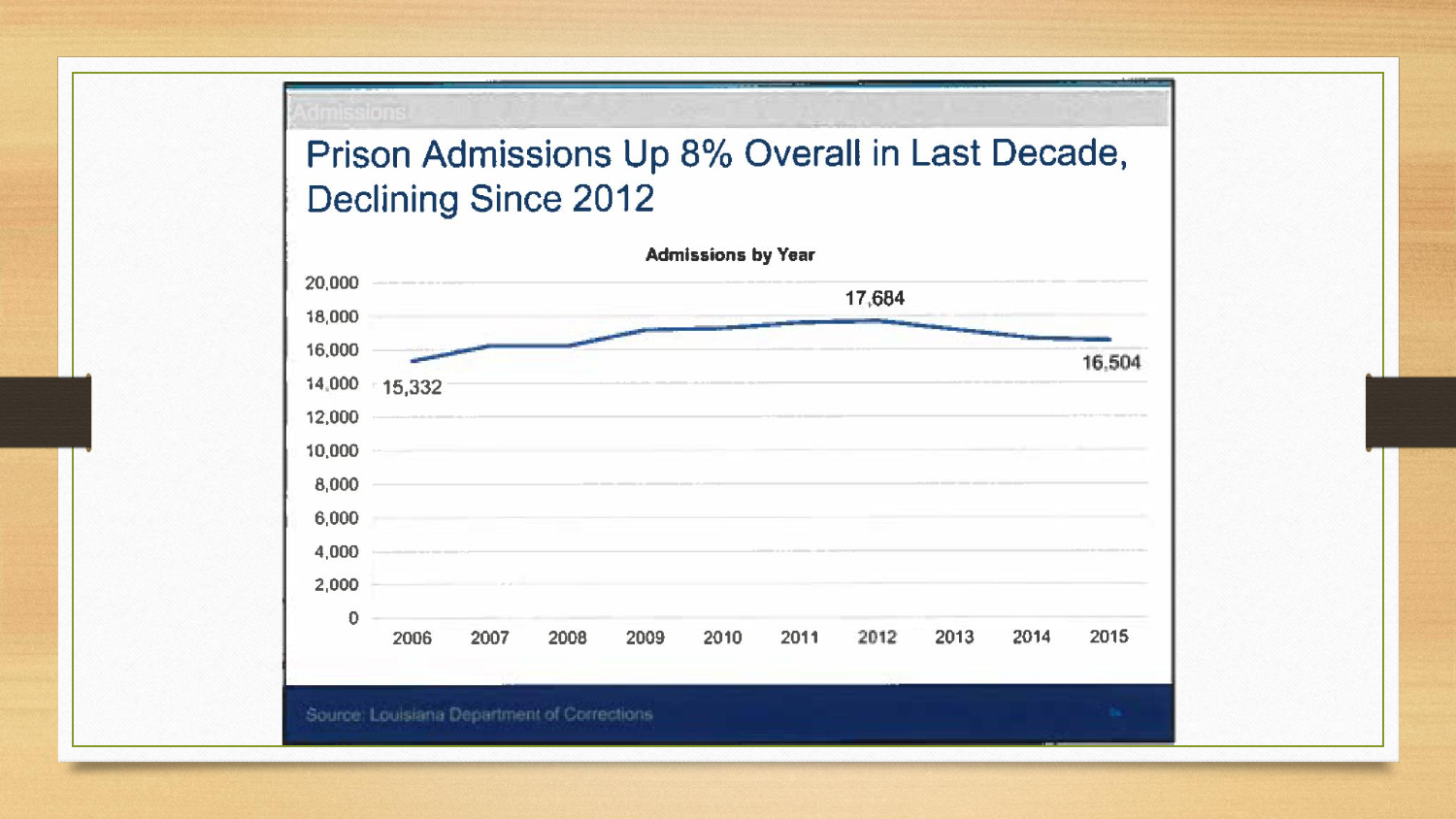#### **Admissions**

86% of Prison Admissions Have A Nonviolent **Primary Offense** 

Admissions by Primary Offense Type, 2015

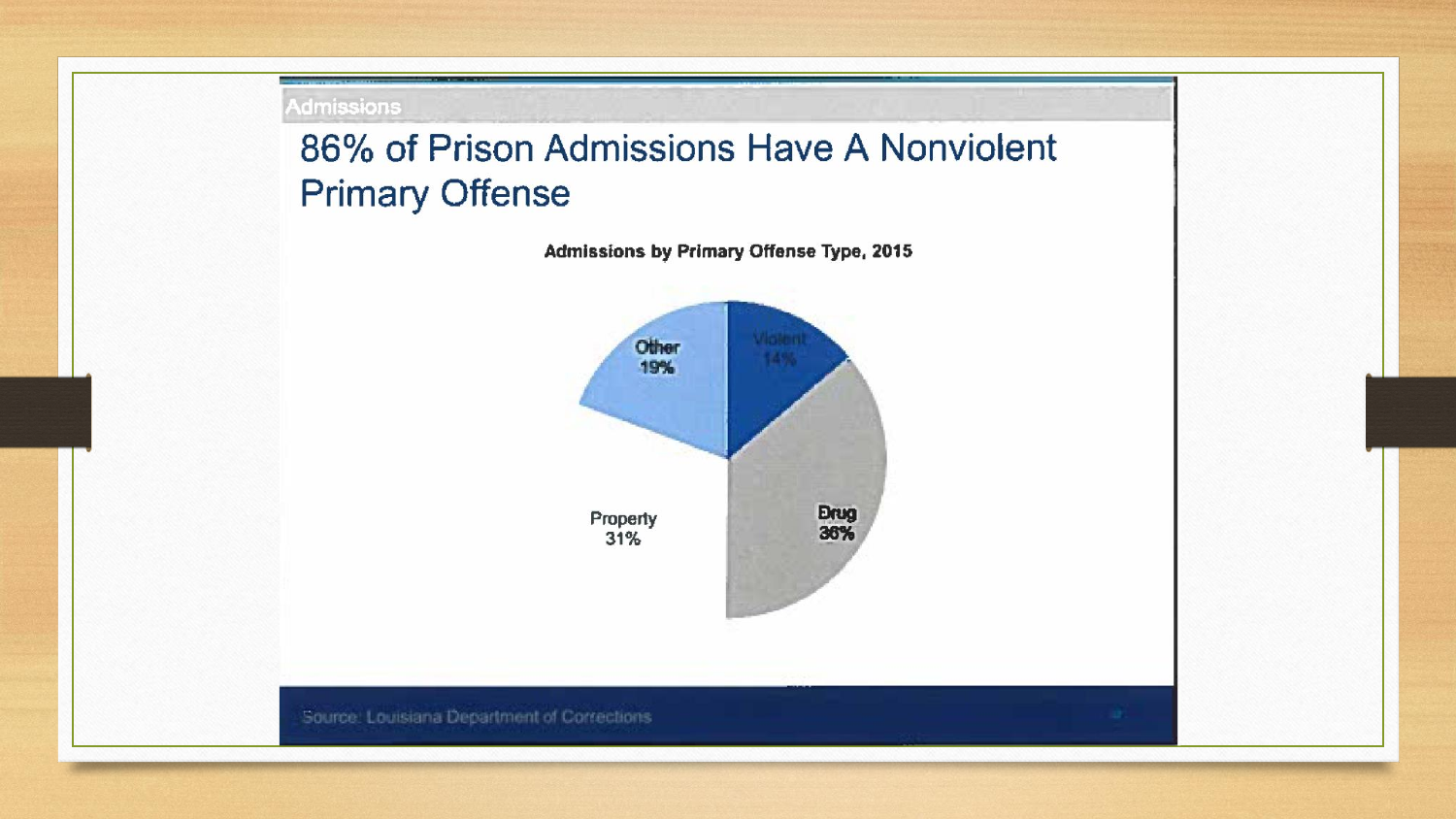## WHAT MAKES UP THESE 86% NON-VIOLENT OFFENDERS IN 2015?

- $16$ <sup>TH</sup> JDC = 308 OFFENDERS
- LOOK AT EVERY 4TH CASE
- PULL FILE & LOOK AT:
	- CHARGE
	- CRIMINAL HISTORY
	- PLEA AGREEMENT
- DIG THROUGH THE WEEDS!
- PICK A NUMBER 1 80!!
- 67 OF 80 HAD 197 PRIOR FELONY **CONVICTIONS**
- AVERAGE 3 PRIORS
- REMAINING 13
	- 6 DRUG COURT OR RENTRY
	- 7 MANDATORY MINIMUMS; HABITUAL SHOPLIFTERS; PLED DOWN FROM VIOLENT FELONIES
- IS THAT WHO YOU WANT IN YOUR COMMUNITY?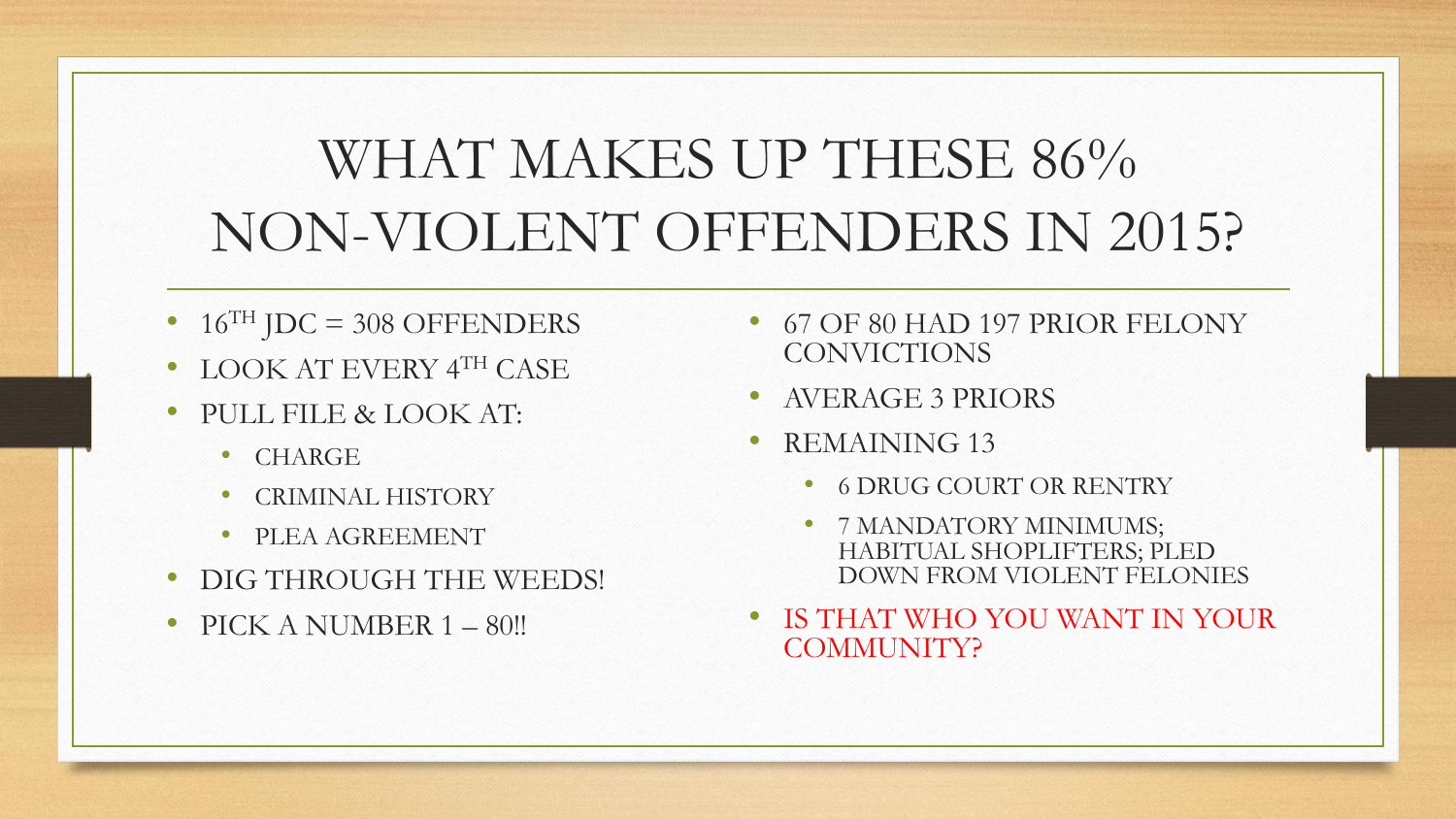#### OTHER ISSUES

- "Reinvestment" is the key.
- Reinvest 100% of the savings into rehabilitative and preventative programs
	- Drug courts
		- Cut  $40\%$
	- Truancy
		- Schedule to be cut in the most recent budget proposal
	- Mental health courts
	- CTRP training
	- Work release programs and centers
- Victim's rights